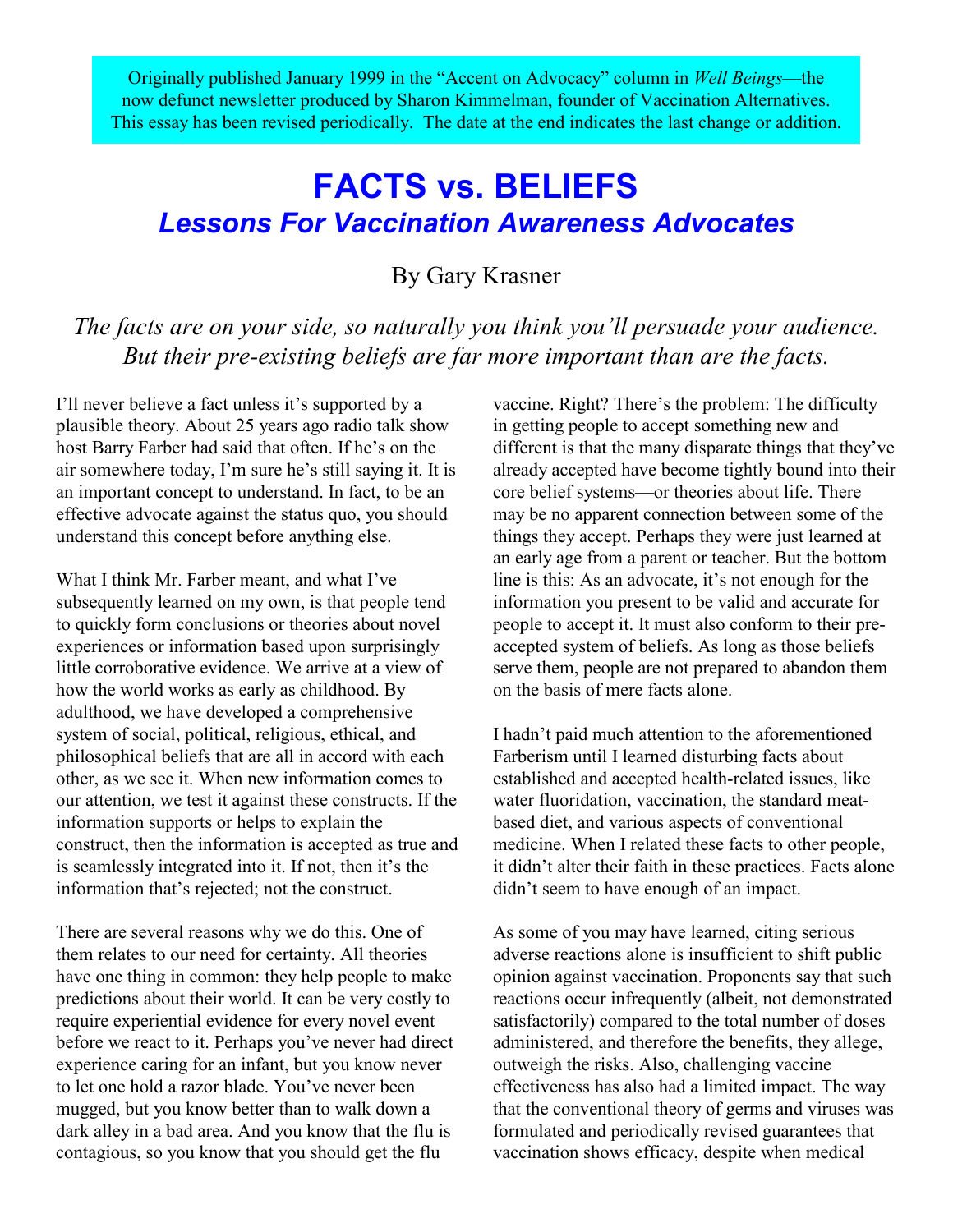studies indicate that a vaccine has failed based on their own precepts and assumptions of immunity, resistance, and the like. The structure allows for the acknowledgment that some vaccines may fail, but not the practice of vaccination itself. Not the basic belief.

In February, 1994 I gained a deeper understanding and confirmation of this dynamic after viewing the final episode of the acclaimed BBC-TV documentary series, The Day The Universe Changed. The series examined pivotal scientific achievements throughout history. The final episode was titled, Worlds Without End: A Personal View by James Burke. (Burke wrote and presented this series, as well as the subsequent BBC science series', Connections and Connections 2). The Worlds Without End episode was a work of singular distinction and insight in the way science really operates.

The episode opened with a re-enactment of a trial of a woman accused of witchcraft in 17th Century Scotland. Apparently, ill-fortune had befallen many of those who had come in contact with her. To the viewer, every word spoken during the trial was understandable. Even their intent to burn the woman alive—supposedly to free her soul—was a humane act from their perspective, and thus had an internal logic to it. *"They were as certain of their facts as we are of ours"* [Burke]. But obviously it didn't fit our view of the world today. Still, how far removed are we from modern versions of this kind of paradox? If any fact can show validity (can be explained) in the right universe (the construct we choose to believe in), then how do we know which universe to believe in: Homeopathy, Allopathy, Natural Hygiene, Herbalism, or what?

Burke then used the analogy of optical illusions to show how we *"alter reality [in our mind] to make something fit what we feel it should be."* And only one theory can be accepted: Burke showed how a picture can show two different things, but we can see only one of them at a time. *"Without that structure a theory of what's there—you don't see anything."*

Burke continued, *"Science is the same: without hypotheses—preconceptions about the world—you can't ask the right questions in research to test its validity. For things to make sense, you have to make up your mind about them in advance.."* But, he

warned that *"sometimes the hypothesis is so strong you'll see things that aren't there"*, because it is part of a structure that *"provides a rule book for the kinds of questions you ask about the world, because it gives you a theory of how things are supposed to work"*. Burke illustrated this with the notorious fake fossil remains—known as Piltdown Man—that had been discovered in England in 1912. For forty years thereafter archeologists ignored mounting evidence doubting its validity, *"because science was expecting to find the missing link between ape and man with a developed brain."*

Burke said, *"Structure controls how science in particular progresses. Science is thought to be objective; seeking and discovering the truth. But the truth is what the structure says it is. There is progress and change, but that happens because the rules of the structure controls investigation at every level, until you get down to a bit of detail that the structure can't handle."*

To be fair, Burke generously peppered this episode with many examples from the history of scientific discovery. Yet on that last point I would single out allopathic medicine as being amazingly resilient to those "bits of detail". Just one of many examples was the "problem" of bacterial Pleomorphism that had plagued (pun intended) proponents of the germ theory. Pleomorphism refers to the transformation of one distinct strain of bacteria into other strains within a single life cycle. For example, the virulent tubercle bacillus could be made to degenerate into harmless non "acid-fast" cocci, and then into "diphtheroid" coccobacilli just by altering their food or environment. Ultraviolet light can induce the rodshaped anthrax bacillus to transform into the spherical coccus. Fixed species of bacteria is the central part of the biomedical model of specific etiology of disease (classifying a specific germ as the singular causative agent of a specific disease). But Pleomorphism implies that it is based upon a faulty construct. Pasteur explained away the contradiction to prior contamination of the specimen. Others disputed variability of bacteria to different degrees. Later, bacteriologists allowed for some transformations, but only between some strains, and restricted in its range. Today, what bacteriologists actually think of this phenomenon is no longer an issue in any practical sense. The classical Germ Theory has become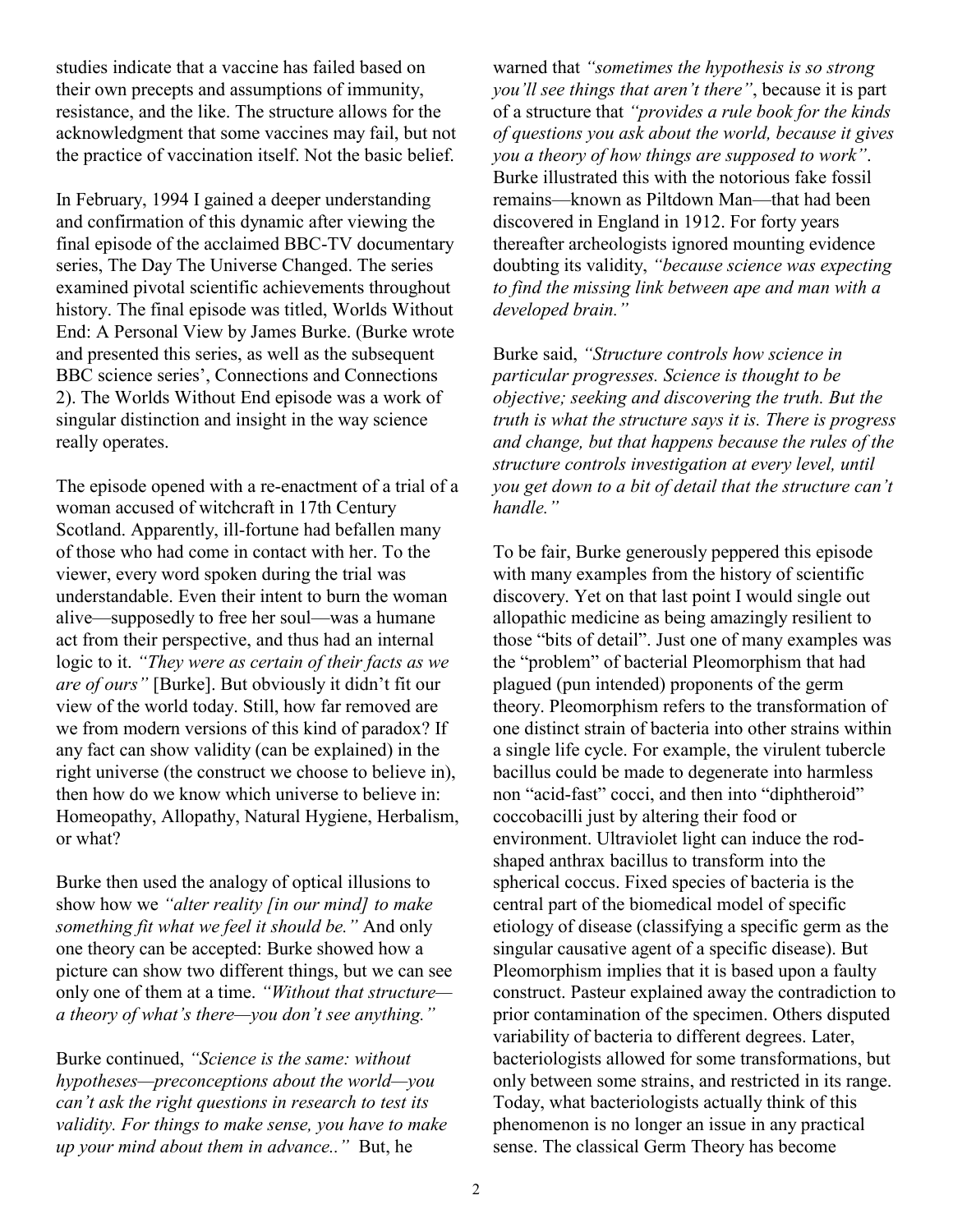institutionalized and entrenched into modern clinical medicine. Microbiological research is guided by the economic needs of that structure, as Burke would refer to it.

A case in point: In Sept. 1978, the Office of Technology Assessment of the U.S. Congress issued a report entitled, Assessing the Efficacy and Safety of Medical Technologies stating in part, *"It has been estimated that only 10 to 20 percent of all procedures currently in medical practice have been shown to be efficacious by controlled trial."* Add to that all the books and magazine articles about pills that don't work, iatrogenisis, diagnostic tests that are false, hospitals that bilk, drug companies that falsify data and bribe doctors and medical journals, and health officials that recall bad drugs—and what do we have? What we have is a society that still worships Modern Medicine and sees their doctor regularly. Because belief in an established structure trumps facts. After all, how many people are even aware of an alternative paradigm to the conventional theory of infectious disease, which would enable them to embark on filtering facts through that alternate theory to test its validity? This "testing phase" often takes years before the tester might gradually shed the old theory and cautiously adopt the new one.

As an advocate against vaccination since 1980, I've noticed this long-term phenomenon personally. Often, parents I've met who initially wanted merely the right to select which vaccines are appropriate for their children had mentioned to me many years later that they've come to believe that no vaccines (none) seem warranted. In other words, over the years, through their interest in the issue of vaccine safety, they were probably also exposed to arguments that directly challenged the actual practice and efficacy of vaccination. And through that aforementioned *testing phase,* over the years they were able to resort and reconcile all their related beliefs that intersected the issue of vaccination, enabling them, finally, to reject the alleged efficacy of vaccination in its totality.

The power of ideas over facts may begin to make sense when you consider, for example, how often religious practices or diets have later been found to be medically efficatious. Does it deminish their religious faith? Not at all. Religious beliefs are planted in us when we're young, while we're formulating our core beliefs.

Adults who continue to believe in God have adopted psychological aids that helps them accommodate and reconcile the secular with the religious. Even scientists have been adept at that.

I've also counseled hundreds of parents who claimed the religious waiver from school immunizations. Few are so one-dimensional as to hold solely secular or solely religious beliefs on the issue. Most incorporate what they read about vaccination (from news periodicals, for example) into their existing religious philosophy. Their expressed rationales are thereafter so intertwined as to be impossible to discern where the secular components leave off and the religious ones begins.

Returning to the BBC documentary series, with interesting historical examples as illustrations along the way, Burke concludes: "What you think the universe is and how it works, controls the kinds of questions you can ask—not some supposedly detached scientific view of things. Whole areas of investigation can be off limits when it looks as if the results may contradict the accepted view. It is the structure—the current view of things—that controls what science does at every level: from the cosmic questions of the whole universe, to what bits of that universe are worth investigating; to how far you let the questions take you; what experiments you do; what evidence you can and cannot accept. It even tells you what instruments you should use." "... The whole argument comes full circle when you get to the raw data itself—because it isn't 'raw data'. It's what you planned to find from the start. Then when some detail doesn't fit, that's when you see science hanging on like grim death to stop the rug from being pulled out from years of happy status quo."

Burke made no references to vaccination or infectious diseases, but it sounds like he could have been describing them. In terms of its message, Burke's presentation was nothing less than a landmark achievement for a television broadcast. The message for us is clear. Theories, constructs, structures, systems, paradigms—whatever you want to call them—determine what we believe; not stray facts. It suggests that conversion is a slow process, and is affected by pre-existing beliefs. So, for example, political conservatives would generally be more receptive to opposing mandatory vaccinations